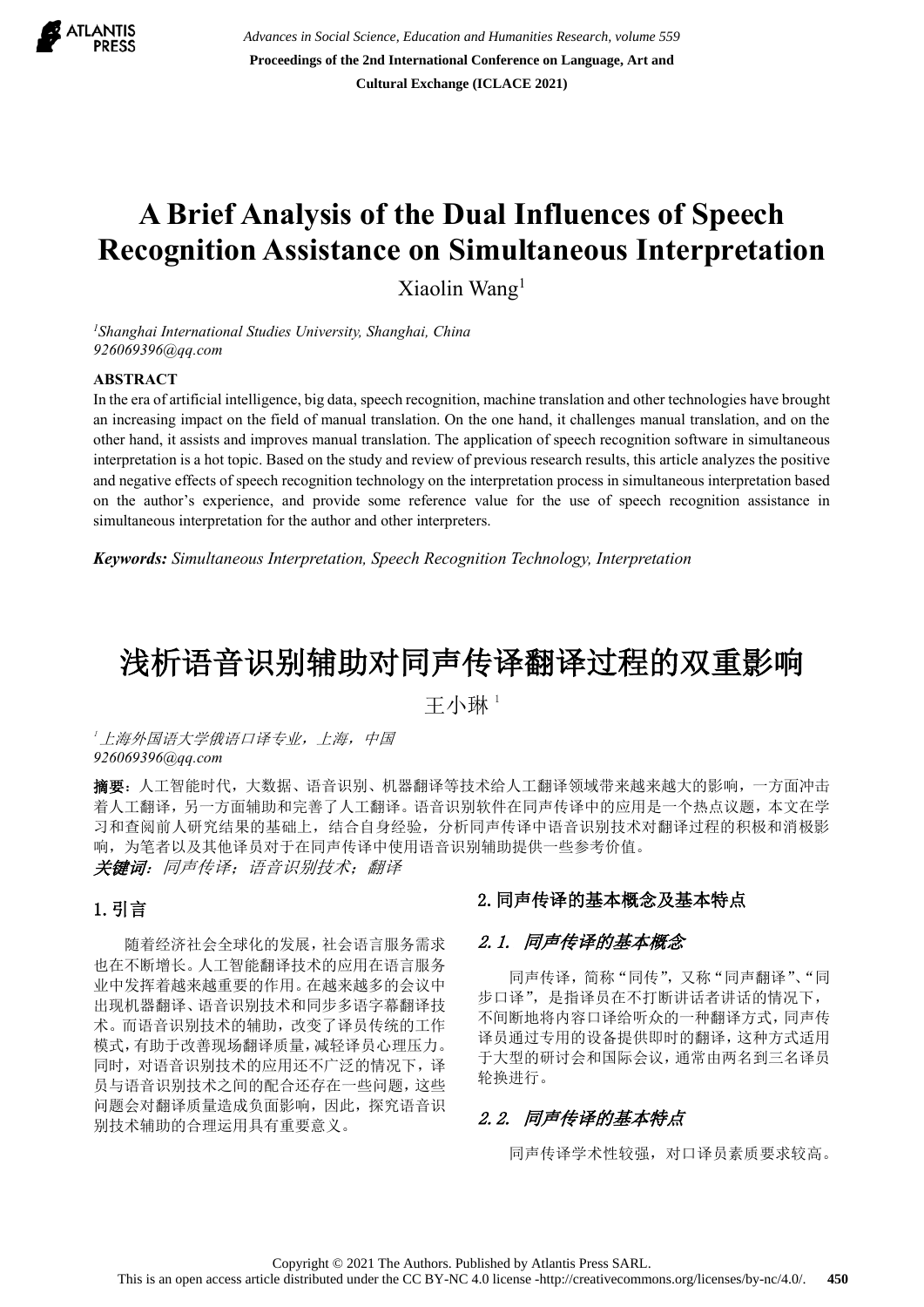由于同声传译广泛应用于各种大型会议和研讨会,发 言内容较为正式和专业,因此口译员在翻译的时候, 应当保持译文的流畅性和专业性。

同声传译的翻译滞后于听辨,因此需要适当分配 精力。一般情况下,译员翻译的时间落后于听辨时间 2-10 秒或者是三个单词,也就是说,在翻译前一句内 容时,又要同时听辨下一句内容,还需要适当联想发 言人的发言内容,同时,对信息准确度要求高的内容 需要记录,例如数字、人名、职称等等。同一时间要 完成多项任务,这就要求口译员要适当分配精力,以 听辨为主。

同声传译具有即时性,这就造成了同声传译的不 可修正性,即译文输出后,重新斟酌加以改正的可能 性很小,口译员精力大部分都分配在后面内容的听辨 中,一味纠结前一句输出译文的质量对后面的译文会 带来负面影响,导致信息遗漏等问题。

## 3.语音识别技术在同声传译中的应用

## 3.1.语音识别技术的发展

语音识别技术就是把语音信号转变为相应的命 令,从而使计算机能够理解的一项技术。语音识别技 术的研究最早开始于 20 世纪 50 年代,20 世纪 90 年 代以来第一次掀起研究和产业应用的高潮。(王海坤, 潘嘉,刘聪,2018)进入 90 年代后,语音识别技术 开始应用于全球市场,许多著名科技互联网公司,如 IBM, Apple 等,都为语音识别技术的开发和研究投 入巨资。到了 21 世纪,语音识别技术研究重点转变 为即兴口语与自然对话以及多语种的同声翻译。

## 3.2. 语音识别技术在同声传译中的应用

语音识别技术虽然在长期的发展过程中取得了 有了历史性的进展,但是仍存在一些技术上的不足。 语音识别过程中的噪声处理仍然是一个很难突破的 难题,并且超过一定的距离机器就很难识别使用者的 语言,甚至是停止工作不进行识别工作,不仅有距离 上的影响,当面临于嘈杂的环境中,系统也很难辨析 出讲话人的语言。同时,讲话人的口音和发言不准确 也会对语音识别转化的文本产生影响。现阶段语音识 别技术在同声传译中的应用仍然不广泛。(于晓明, 2019)

笔者曾有过一次在同声传译中应用语音识别技 术辅助的亲身体验。在参加一次语音识别辅助队译员 翻译过程影响的实验中,笔者面前放置一台电脑,电 脑屏幕上会自动出现经语言识别系统转化过的源语 文本,笔者可以选择看屏幕进行翻译或者根据自己笔 记进行翻译。在整个翻译过程中,笔者无法兼顾两种 提示方式,只能专注于自己笔记或者只专注于电脑屏 幕的提示。但是在以电脑屏幕为主要辅助工具时,笔 者的翻译方式由听译转变为视译,难以处理好听和看

的关系,精力分配出现问题。所以整个翻译过程中, 笔者更多依赖电脑屏幕上的源语文本。事后在总结经 验时,笔者得出几点结论:对于翻译水平有限的译员, 语音识别系统的辅助起到很大的积极作用,此时以视 译为主,听译为辅。在初次使用语音识别辅助的过程 中,要事先定位好自己的主要翻译辅助工具,即专注 于电脑屏幕还是笔记,否则会出现混乱。以笔记为主 要辅助工具时,如果在听辨过程中有信息遗漏,在电 脑屏幕上寻找遗漏信息的记录时,会导致注意力被吸 引,耗时过长,影响对下文的听辨和翻译。

# 4. 语音识别辅助对同声传译翻译过程的双重 影响

# 4.1. 语音识别辅助对同声传译翻译过程的积 极影响

### 4.1.1.提高译文完整性

同声传译对译员注意力要求很高,精力分配不当 时很容易导致输出译文质量的低下。听辨精力分配不 足,则导致信息遗漏,这时便可以利用语音识别系统 的辅助作用,迅速在电脑屏幕源语转换文本中搜索遗 漏信息。通过语音识别系统转换的源语文本信息全面, 可以让译员更轻易的把握逻辑关系和关键信息。在只 靠听辨和笔记的过程中,来不及翻译的源语经常被忘 记和遗漏,而借助涵盖大部分甚至全部内容的源语转 换文本,可以提高译文的完整性,且允许在时间足够 的情况下对之前遗漏的信息不着痕迹地适当补充,提 高翻译质量。

## 4.1.2.减轻听辨压力

同声传译中译员需要一心多用,相比较于交替传 译和视译,同声传译接受的语流更为碎片化和随机化, 讲者通常会在无意识的情况下反复重复前文内容。 (李天韵,2018)语音识别系统如能提供精确度较高 的源语转换文本,译员可以将语音识别系统作为主要 的辅助工具,由原来的听译为主,笔记视译为辅,转 换为视译为主,听译为辅,用听译来辨别和校对源语 文本中的错误,翻译难度会更低,同时,译员自身也 会更从容自信,在传统的无稿同传翻译活动中,译员 要打起精神捕捉尽可能多的信息,尤其是在不熟悉的 专业领域,例如医药、化学、技术等主题的会议上, 在进入翻译活动之前译员就会开始担心自己当场的 发挥是否会打折扣,遇到生疏的术语是否可以及时反 应过来。有了语音识别软件的辅助"壮胆子",译员会 用更平常的心态对待专业程度较高的翻译活动,焦虑 的减少有利于译员集中精神,平稳发挥。